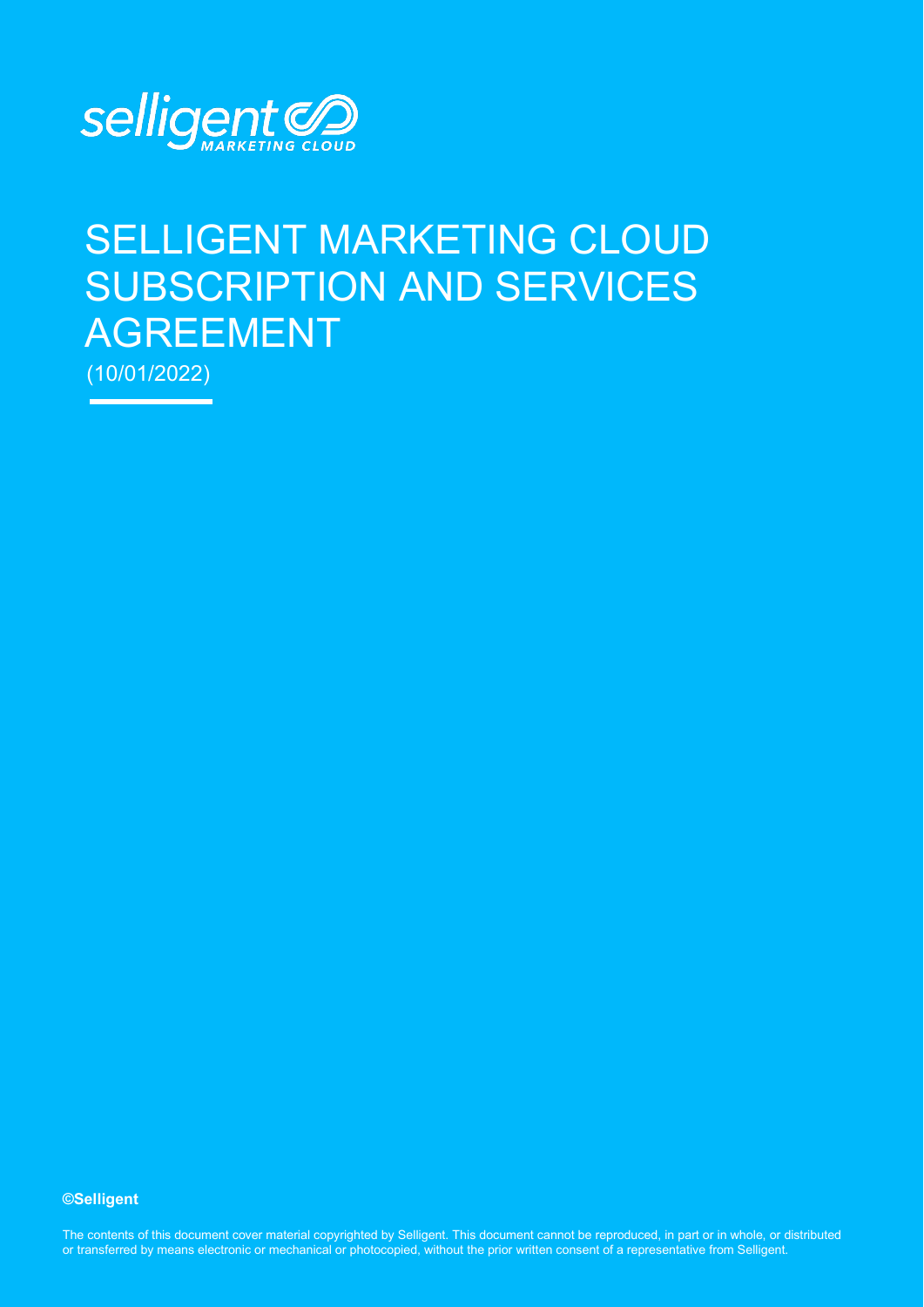# **SELLIGENT MARKETING CLOUD SUBSCRIPTION AND SERVICES AGREEMENT**

THIS SUBSCRIPTION AND SERVICES AGREEMENT GOVERNS ACQUISITION AND USE OF SELLIGENT'S SERVICES BY THE CLIENT. BY EXECUTING A SALES ORDER AND/OR STATEMENT OF WORK THAT REFERENCES THIS AGREEMENT, THE CLIENT AGREES TO ALL OF THE TERMS AND CONDITIONS OF THIS AGREEMENT. THE INDIVIDUAL ENTERING INTO THIS AGREEMENT ON BEHALF OF A COMPANY OR OTHER LEGAL ENTITY REPRESENTS TO HAVE THE AUTHORITY TO BIND SUCH ENTITY AND ITS AFFILIATES TO THESE TERMS AND CONDITIONS. ANY INDIVIDUAL WHO DOES NOT HAVE SUCH AUTHORITY, OR IF YOU DO NOT AGREE WITH ALL OF THESE TERMS AND CONDITIONS, MUST NOT ACCEPT THIS AGREEMENT. ANY CLIENT WHO DOES NOT AGREE WITH THESE TERMS AND CONDITIONS MAY NOT ACCESS OR USE THE SERVICES.

This Agreement was last updated on **January 10, 2022**, it is effective between the Client and Selligent as of the date of a Sales Order and/or Statement of Work is executed by both parties ("Effective Date").

#### **Article 1.- Definitions**

**"***Agreement***"** means this Subscription and Services Agreement, the Service Order(s) and the other documents as listed below, in prevailing order should there be conflicting provisions:

| 1° Selligent Service Order(s)                            |
|----------------------------------------------------------|
| 2° Specific Terms, as applicable                         |
| 3° Data Processing Agreement ("DPA")                     |
| 4° Selligent Support and Service Level Agreement ("SLA") |
| 5° Subscription and Services Agreement ("SSA")           |
|                                                          |

**"***Acceptable Use Policy***" or "***AUP***"** refers to the required actions and practices, as well as those actions and practices that are unacceptable and prohibited, with respect to the Client's use of any product or Service created, developed, sold, licensed, delivered, supplied or performed by Selligent.

"*Affiliates*" means any entity that controls, is controlled by, or is under common control with the named entity ("Affiliates"), where "control" is defined as the ownership of at least 51% of the equity or beneficial interests of such entity or the right to vote for or appoint a majority of the board of directors or other governing body of such entity.

**"***Client***"** includes any Affiliates of the signing entity and any and all employees, agents (third party service providers), or subcontractors of Client who access or otherwise use the Services provided under a specific Service Order and/or perform services incidental thereto. Signing entity shall assume any liability arising out of acts or omissions of its Affiliates, employees, agents (third party service providers) or subcontractors under this Agreement. For the avoidance of doubt, only the signing entity and Selligent are party to the Agreement.

**"***Client Data***"** means all data, documentation, content or information submitted by or on behalf of Client forthe purpose of performing the Subscription Services, or generated and used by the Subscription Services, including personal data, audio-visual design (such as photographic images, animations, illustrations) or other identifying or branding elements of Client or its customers to enable performance of the Services.

**"***Deliverables***"** means certain work product, limited to content specific to Client and excluding any retained, common, reusable or generic elements or methodologies, if any, as described in an SOW for Project Services.

**"***Documentation***"** means the information provided by Selligent describing operation and use of the Service(s), by any means of delivery, whether at Client's request or otherwise, along with any other information provided to Selligent's clients generally, and all such items as updated from time to time.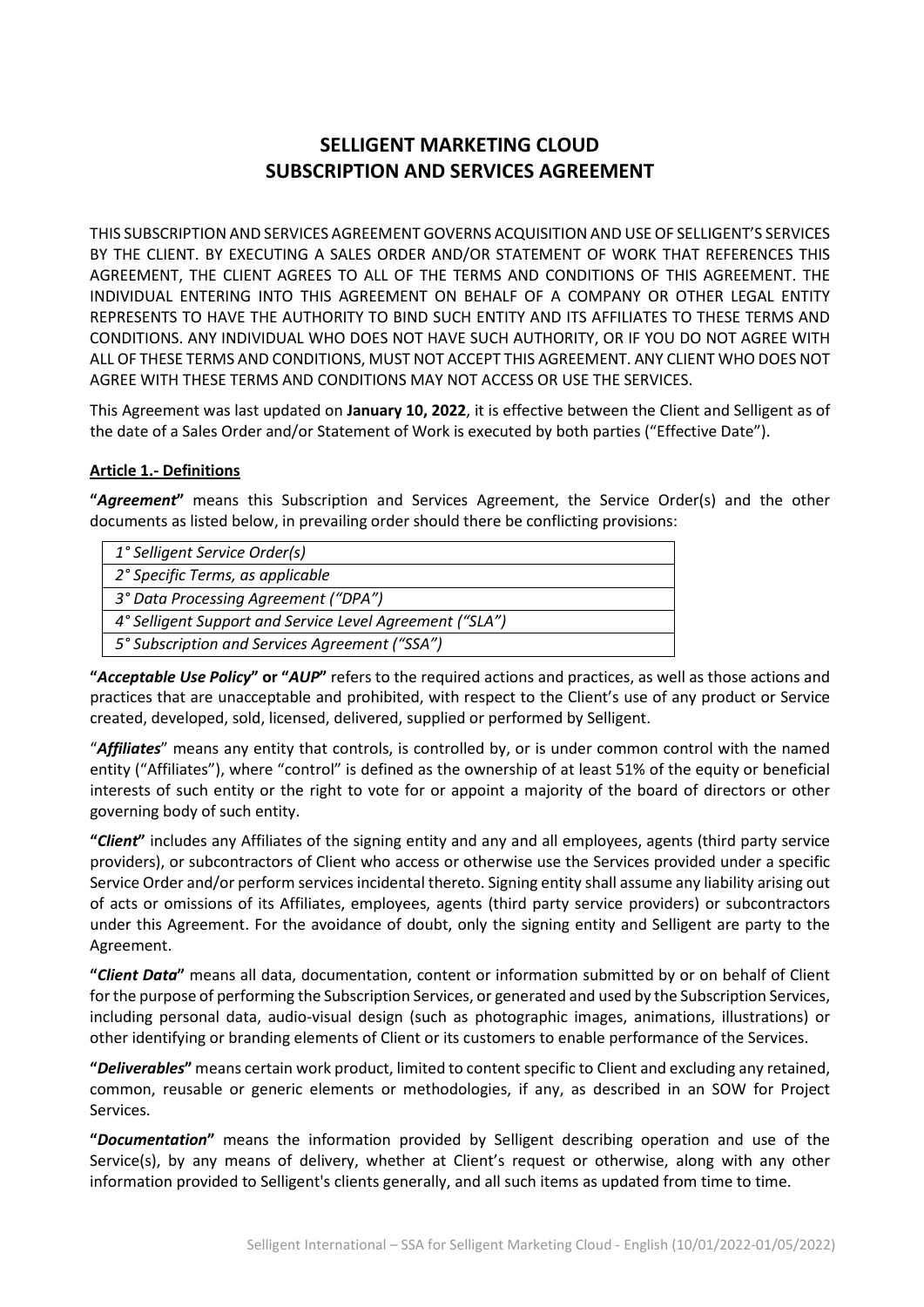**"***Platform***"** means the technical infrastructure Selligent has in place to provide the Subscription Services for Client.

**"***Project Services***"** means project or data services, of which timing and staff availability are planned with Client. Project Services can be (but are not limited to) auditing the quality of databases, project management, technical integration services, campaign creation services, consultancy services and training services.

**"***Service Order***"** means a Sales Order for Subscription Services, a Project Services order ("Statement of Work") or other form, specifying, amongst others, the scope of Services ordered, its subscription term and the applicable fees. All such forms are executed under this Subscription and Services Agreement and deemed incorporated herein.

**"***Services***"** means the Subscription Services, Project Services and Support Services that Client orders under this Agreement.

**"***Subscription Services***"** means access to software module(s) made available by Selligent to Client (e.g. Selligent Marketing Cloud Base, channels or options) in a Software as a Service mode within the limits set out in the Sales Order.

**"***Subscription Term***"** means the term specified in the applicable Sales Order during which Client can use the Subscription Services.

**"***Support Services***"** means helpdesk and technical support services which are by nature consumed on an adhoc basis and cannot be planned. Selligent provides permanent availability for those services governed by the conditions in the SLA.

**"***Usage Rights***"** means those rights to use the Subscription Services within the limits set out in the Sales Order.

**"***User***"** means any individual expressly authorized by Client to use the Services and to whom Client has supplied a user identification and password, such as employees, agents (third-party service providers) or subcontractors.

#### **Article 2.- Object**

2.1.Subject to the terms of this Agreement, Selligent grants Client, within the limits set out in the Sales Order, the non-transferable, non-exclusive, non-sublicenseable right to use the Subscription Services ordered under such Sales Order.

2.2.Selligent will also provide Client with Project Services, Success Services and Support Services as indicated in a Sales Order or Statement of Work.

2.3.Client does not have any right, claim or interest whatsoever relating to the Services other than those granted under this Agreement.

2.4.Selligent is authorised to engage and exchange subcontractors for the performance of its contractual obligations under this Agreement in compliance with the applicable provisions in the DPA. Selligent is responsible for any acts or omissions of such subcontractors under this Agreement as if such acts or omissions were performed by Selligent directly.

2.5.Ordering of one or more Subscription Services is not contingent on the delivery of any future functionality or features, nor on any oral or written private or public comments made by Selligent in relation to such future functionality or features.

2.6.Selligent and its technical partners are authorized to examine the Platform and the Services at any time without prior consent in the context of maintenance operations, installation of patches and Client support.

2.7.Selligent may analyse the Subscription Services to gather information in relation to Client's use of the Subscription Services to improve its products and services, without accessing Client Data.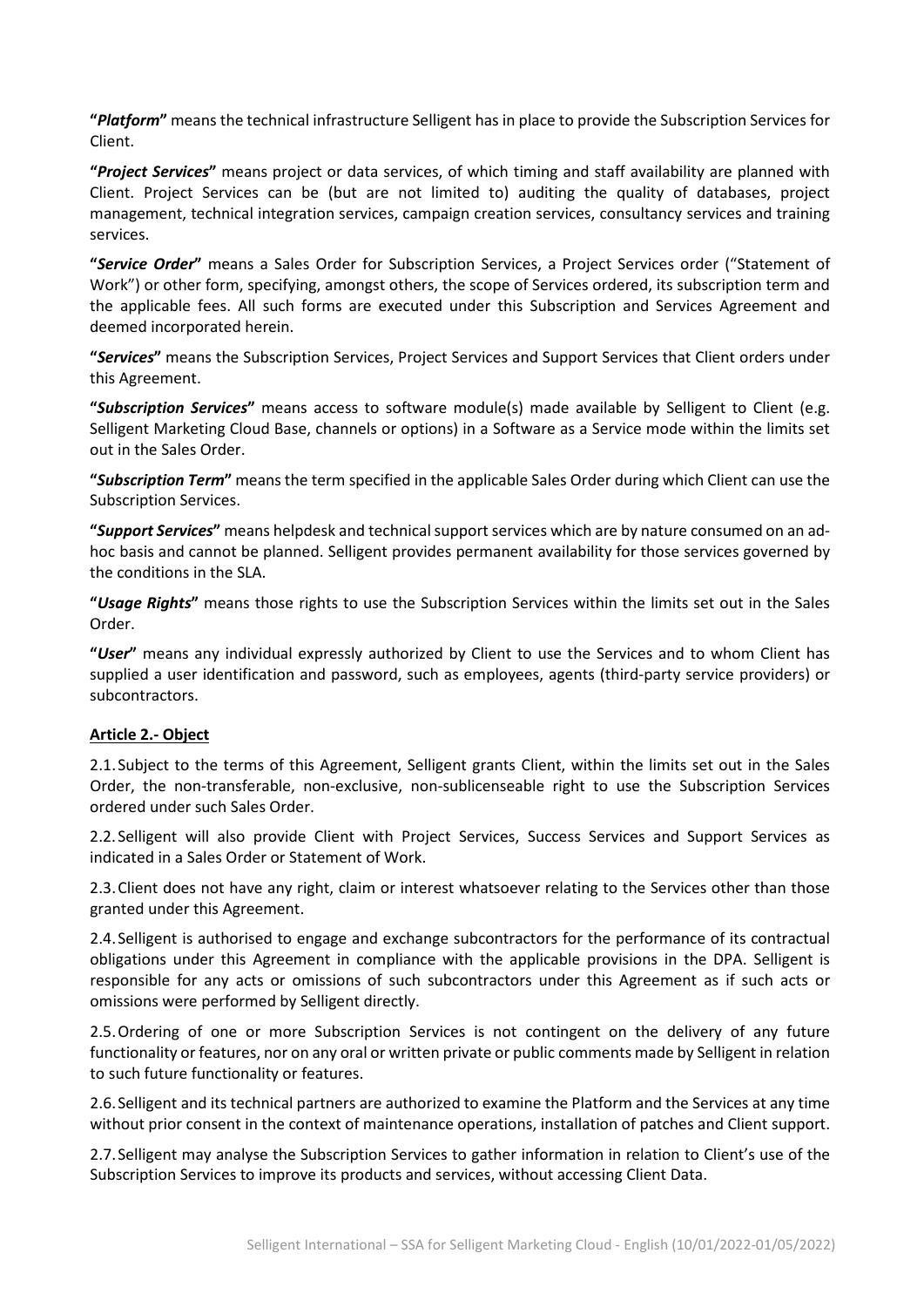#### **Article 3.- Selligent's Obligations – Reservation of Rights**

3.1.Selligent shall provide the Service(s) in a workmanlike manner consistent with general industry standards reasonably applicable to the provision thereof. Subject to maintenance and downtime contemplated in the SLA, if Client notifies Selligent in writing, within thirty (30) calendar days of receipt thereof, of the failure of any unaltered version of any Deliverables specified in an applicable Statement of Work or any Subscription Services ordered in a Sales Order, to perform as described in any Documentation or set forth in an applicable Statement of Work ("Error(s)"), Client's sole remedy and Selligent's sole liability with respect to the noted Errors in the unaltered versions of such Deliverables or Subscription Services, shall be to attempt to correct those Errors. Should any Errors contained within any of the Deliverables or with respect to any Subscription Services result from a denial of services attack, or from Client's, or any third party's actions, alterations, modifications or adjustments to the same, Selligent may, in its sole discretion, attempt to correct those Errors, on a time and materials basis at its then-current rates.

3.2.Client acknowledges that timeframes specified in any Service Order are only estimates and that actual performance times will be dependent upon Client's timely provision of accurate and properly formatted data, feedback and access to key personnel reasonably requested by Selligent from time-to-time. Selligent shall not be account able for any performance delays caused by Client's failure to timely provide such data, access or feedback required for its performance. In such an event, estimated timetables shall be extended accordingly, and fees may be increased as a result of such delays.

#### **Article 4.- Client's Obligations**

4.1.Client shall use the Services for internal business purposes only. Client is solely responsible for the use of the Platform and the Services under Client's user accounts and acknowledges having been sufficiently informed about the Services specificities. Client (i) shall implement the necessary measures to prevent unauthorized access to, or use of, the Services, and will promptly notify Selligent of any such unauthorized access or use of which Client becomes aware; (ii) has sole responsibility for the accuracy, quality, integrity, legality, reliability and appropriateness, and, in general, the content of Client Data stored in the Platform and used by the Services; and (iii) shall comply with all applicable laws and Selligent's reasonable instructions and recommendations with respect to the Services.

4.2.Client is responsible for the provision and use of the appropriate equipment, including computers, computer operating system and web browser, needed to connect to and use the Services. Client shall ensure that this equipment complies with the specifications set forth in the Documentation.

4.3.Client will ensure that any User using the Services (i) has followed the on-line training made available by Selligent and is properly certified, or has been properly trained by Selligent certified trainers, the latter training being billable; and (ii) uses the Services in accordance with the acceptable use of the Services as set forth in Article 8 below. In particular, this implies that the quality of the databases used for sending e-mails complies with the acceptable use of the Services. Should the quality appear to be below such acceptable use after the database audit performed as part of the set-up services and fees, Selligent will make the necessary recommendations in collaboration with Client. Implementation of the recommendations will be charged at the agreed rates for Project Services subject to Client's prior approval.

#### **Article 5.- Evolution of the Services**

Selligent reserves the right to update, upgrade or discontinue features of the Services. No functionality of the Services will be materially decreased from that available as of the ordering of such Services. In case of a major upgrade, Client shall be provided with a prior reasonable notification via the Platform.

#### **Article 6.- Data Ownership and Protection**

6.1.Subject to the terms of the DPA and Selligent's Privacy Policy available at: https://www.selligent.com/privacy-policy, Client agrees that Selligent may process Client Data.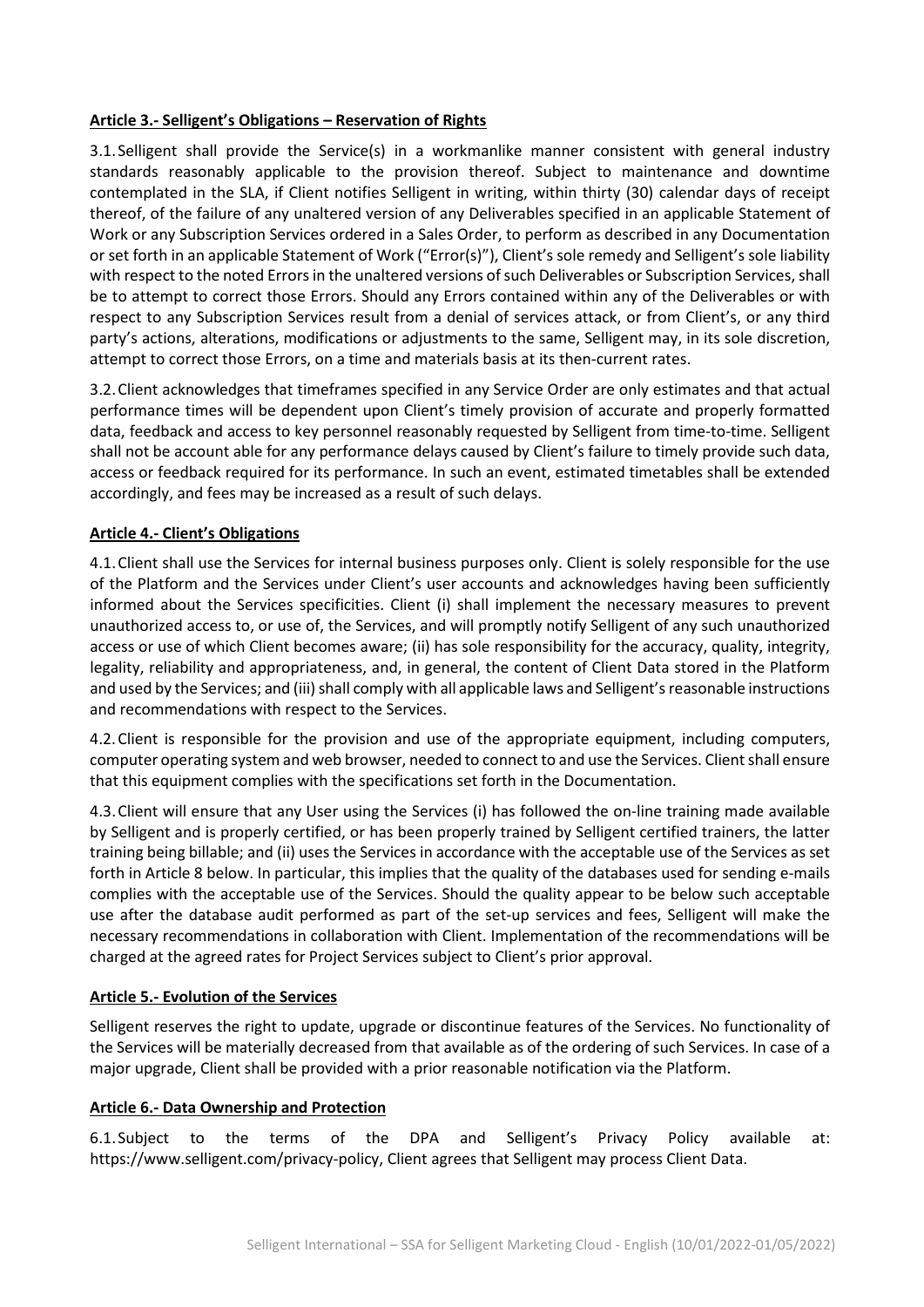6.2.Client Data remain Client's exclusive property. Client hereby grants to Selligent a non-exclusive, nontransferable license to use, perform and display identifying or branding elements of Client during the Subscription Term solely to allow Selligent and/or its Affiliates to perform its obligations as stated herein.

6.3.Selligent's back-up procedure is described in the SLA. However, Client acknowledges that the Services are not meant to replace Client's need for making copies of its primary Client data source. Client is responsible for maintaining copies of its primary Client data.

6.4.Client Data may be retrieved by Client from the Platform at any time during the term of this Agreement. Upon specific request in writing by Client made at the latest by the effective date of termination or expiration of this Agreement, Selligent shall return Client Data to Client through FTPS or SFTP within fifteen (15) calendar days of such request. All complaints relating to the return of the data must be notified to Selligent in writing within ten (10) calendar days of the return, failing which all rights whatsoever will be null and void. The Client Data will be returned in a format that can be run on standard database systems. Client will be invoiced for the costs related to such return at the agreed rates for Project Services subject to a cap of €1,000. After termination of the Agreement, Selligent shall have no obligation to maintain or provide Client Data and shall, in any case, delete all Client Data in its systems or otherwise in its possession or control.

#### **Article 7.- Intellectual Property**

7.1.Client acknowledges that in providing the Services, Selligent uses original and any copies (by whomever produced), updates or extensions of (a) Selligent and/or its Affiliates' company name(s), copyright(s), trademark(s), logo(s), domain name(s), the product and service name(s) associated with the Services and other trademarks and service marks, (b) certain audio and visual information and (c) other technology, software, hardware, products, processes, algorithms, user interfaces, know-how and other trade secrets, techniques, designs, inventions and other tangible and intangible technical material or information (collectively "Selligent Technology"), and that the Selligent Technology is covered by intellectual property rights owned or licensed by Selligent and/or its Affiliates (collectively "Selligent IP Rights"). Certain components of the Selligent Technology may be provided by third-party providers, and are subject to Specific Terms as may be indicated in the applicable Sales Order. Such third-party components are the intellectual property of the specific providers, and as such, no right, title or interests, other than the right to utilize the Services as described herein, shall vest in the Client. Selligent IP Rights, and its suppliers, include all copies, updates or additions, including any new functions, that may be developed for Client. The intellectual property rights on any improvement, design contributions or derivative works conceived or created by either party in or to the Services will also be exclusively owned by Selligent or its suppliers. Other than as expressly set forth in this Agreement, no right, title, license or any other rights in or to the Selligent Technology or Selligent IP Rights are granted to Client.

7.2.Documents, software or hardware made available to Selligent by Client shall be and remain the sole and exclusive property of Client or its suppliers.

7.3.Selligent represents to Client that it has the right to enter into this Agreement and grant the Usage Rights provided herein.

7.4.Selligent shall defend Client against any claim brought against Client by a third party alleging that the use of the Services as contemplated hereunder constitutes a direct infringement or misappropriation of a patent claim, copyright or trademark or trade secret of such third party, and Selligent will pay damages finally awarded against Client (or the amount of any settlement Selligent enters into) with respect to such claims, provided Client (a) promptly gives written notice of such claim to Selligent (but only to the extent that delay in giving notice materially impairs Selligent's ability to defend the claim); and (b) gives Selligent primary control of the defense and settlement of the claim. This obligation of Selligent shall not apply if the alleged infringement or misappropriation results from a use of the Services in violation of this Agreement by the Client or its Users.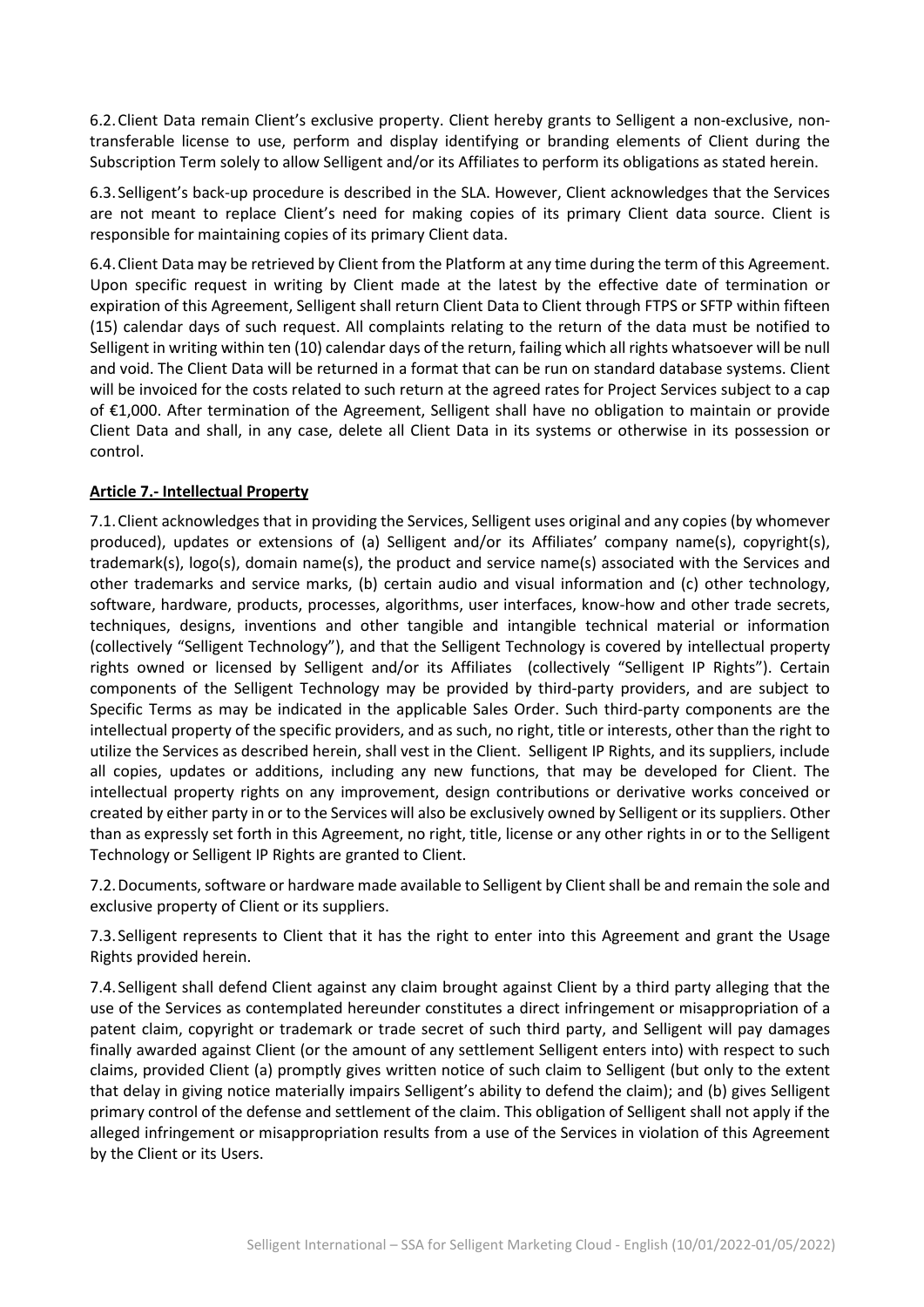7.5.Selligent shall have primary control of the defense of the claim and may agree on any settlement provided Selligent will not enter into or agree to any settlement that imposes any obligation on Client without Client's prior written consent. Selligent will not admit liability on behalf of Client. In case Client rejects the defense by Selligent or the control of such defense by Selligent, Selligent shall be released of any obligation under this Article 7. Client shall provide Selligent with full assistance in such defense and can participate to the defense at its own expense and with its own counsel. Selligent shall keep Client advised of the status of the claim and will consider in good faith recommendations made by Client with respect to the claim.

7.6.Selligent reserves the right to cease such defense of any claim in the event the Services are no longer alleged to infringe or misappropriate, or are held not to infringe or misappropriate, the third party's rights.

7.7.In the event a claim under this Article is made, or is, in Selligent's reasonable opinion, likely to be made, Selligent may, at its sole discretion and expense: (i) procure for Client the right to continue using the Services under the terms of this Agreement; or (ii) replace or modify the Services to be non-infringing without material decrease in functionality. If the foregoing options are not reasonably available, Selligent may terminate the infringing Services and refund all prepaid fees to Client, without any additional compensation or damages.

7.8. Selligent's obligations under this Article 7 shall be Client's sole remedy for any above claim and action.

#### **Article 8.- Acceptable use of the Services - Restrictions**

8.1. Selligent grants Client a limited, non-exclusive, non-transferable, non-sublicenseable, right to access and use the Service(s) in accordance with all the terms and conditions of this Agreement. Client must comply with Selligent Acceptable Use & Anti-Spam Policy ("AUP") of Selligent, as may be updated from time-to-time by Selligent, on notice to the Client, currently available at : [https://www.selligent.com/acceptable-use](https://www.selligent.com/acceptable-use-policy)[policy.](https://www.selligent.com/acceptable-use-policy)

Client further agrees to:

- (i) Use the Services and the Platform in accordance with the Documentation, best practices and generally accepted code of conduct.
- (ii) Not to license, sublicense, sell, resell, rent, lease, transfer, assign, distribute, time-share or otherwise commercially exploit or make the Services available to any third party, other than as contemplated by this Agreement;

8.2.Third-Party Providers - Any exchange of data or other interaction between Client and a third party provider (other than any subcontractor or agent performing any obligation of Selligent under this Agreement), and any purchase by Client of any product or service offered by any third party provider, is solely between Client and such third party provider.

8.3.Subject to this Agreement, Client shall defend, indemnify and hold Selligent harmless against any loss or damage (including reasonable attorneys' fees) incurred in connection with claims made against Selligent by a third party in relation to Client Data or alleging that Client's illegal or unauthorized use of the Services infringes the rights of, or has otherwise harmed, a third party, provided Selligent (a) promptly gives written notice of the claim to Client (but only to the extent that delay in giving notice materially impairs Client's ability to defend the claims); and (b) gives Client primary control of the defense and settlement of the claim.

8.4.Client shall have primary control the defense of the claim and may agree on any settlement, provided Client will not enter into or agree to any settlement that imposes any obligation on Selligent without Selligent's prior written consent. Client will not admit liability on behalf of Selligent. In case Selligent rejects the defense by Client or the control of such defense by Client, Client shall be released of any indemnification obligation under this paragraph. Selligent shall provide Client with full assistance in such defense and is allowed to participate to the defense at its own expense and with its own counsel. Client shall keep Selligent informed of the status of the claim and will consider in good faith recommendations made by Selligent with respect to the claim.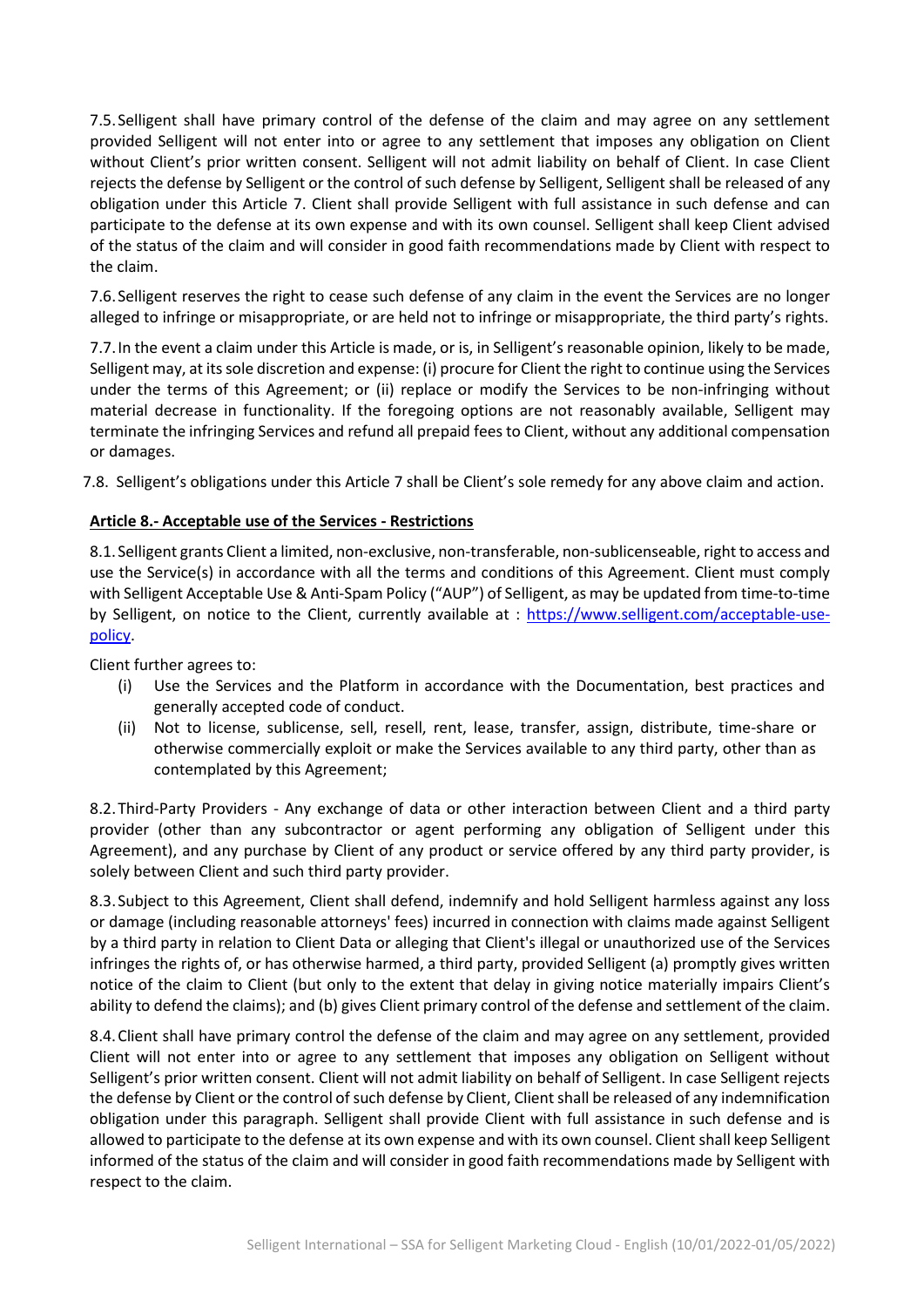#### **Article 9.- Limitation of liability**

9.1.Except for what is specifically provided for below, the parties' liability is governed by the liability rules under the governing law.

9.2.Each parties' liability shall, in any case be, limited to the twelve (12) months value of the Subscription Services fee (see the Sales Order), whether in contract or in tort.

9.3.No party shall be liable for consequential damage or loss, such as loss of revenues or profits, of commercial opportunities, of data or of use of data, damage to the brand or know-how, third party claims, whether in tort on in contract, whether or not it knew of the possibility of such loss.

9.4.With regard to Project Services and Support Services, Selligent undertakes to comply with generally accepted professional standards and Selligent's liability is limited to those operations by Selligent necessary to rectify a Service that does not meet generally accepted professional standards. However, if it becomes apparent that Selligent personnel must attend when the operating incident is not attributable to Selligent, this Service will be invoiced.

9.5.Nothing in this Agreement excludes the liability of either party (a) for death or personal injury caused by its negligence or (b) for fraud or fraudulent misrepresentation.

#### **Article 10.- Confidentiality**

10.1. "Confidential Information" refers to any information of a party ("Disclosing Party") disclosed by or on behalf of the Disclosing Party to the other party ("Receiving Party"), whether orally or in writing, that is designated as confidential or that reasonably should be understood to be confidential given the nature of the information and the circumstances of the disclosure (including pricing and other terms reflected in all Service Order(s)), the Service(s), the Selligent Technology, business and marketing plans, trade secrets, technology and technical information, product designs, methods, processes, code, data, inventions, apparatus, statistics, programs, research, development, information technology, network designs, passwords, sign-on codes, usage data, the Documentation and the terms of this Agreement. Confidential Information shall not include any information that: (a) is or becomes generally known to the public without breach of any obligation owed to the Disclosing Party; (b) was known to the Receiving Party prior to its disclosure by the Disclosing Party without breach by any third party of any obligation owed to the Disclosing Party; (c) was independently developed by the Receiving Party without being subject to any confidentiality obligation; or (d) is received from a third party without breach of any obligation owed to the Disclosing Party.

10.2. Each party agrees that it will not use in any way for its own account or the account of any third party, any Confidential Information, except that each party may use the Confidential Information to perform its obligations or exercise its rights under this Agreement, and each party will take reasonable care and precaution to protect the confidentiality of such information. Reasonable care and precaution mean such care and precaution the Receiving Party takes to protect its own similar Confidential Information, but which shall not be less than reasonable standard of care.

10.3. Such non-disclosure obligations shall not apply to information that (a) was already rightfully known to the Receiving Party prior to disclosure by the Disclosing Party hereunder; (b) became part of the public domain after its disclosure or was part of the state of the art at the time of disclosure, provided, in both cases, that this was not the result of a violation of a confidentiality obligation with respect to the party that transmitted the Confidential Information; (c) has been rightfully received from a third party not under obligation of confidentiality; (d) has been approved for release by written authorization; or (e) was independently developed by a party without the use of the Confidential Information.

10.4. Each party agrees that Confidential Information remains, in any event, the property of the Disclosing Party.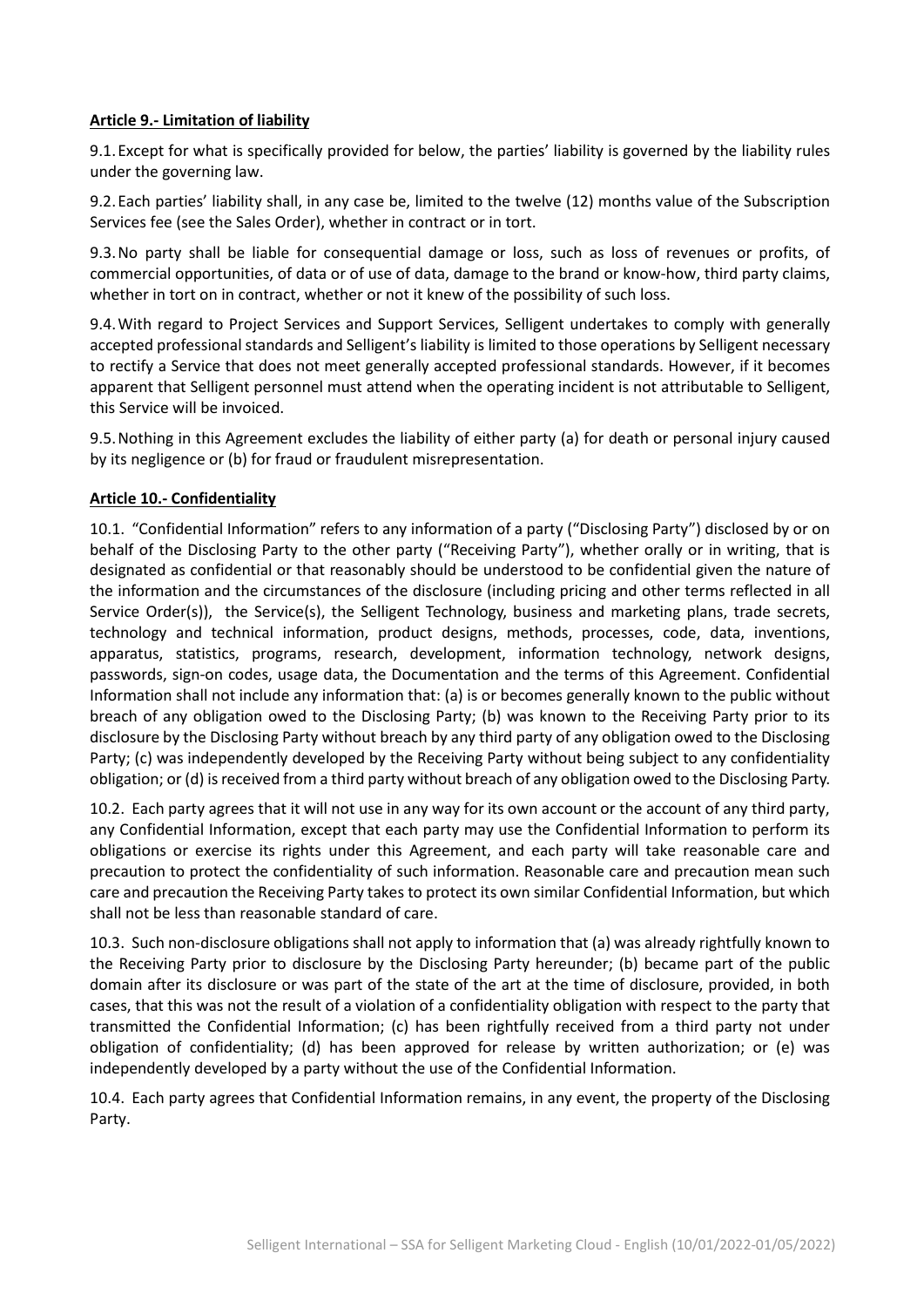10.5. Disclosure of Confidential Information is only permitted to the legal representatives, agents, suppliers, service providers or subcontractors of the parties within the limit of what they need to know to perform the tasks incumbent upon them.

10.6. The parties undertake to inform the persons to whom the information is transmitted of its confidential nature. They also agree to have their suppliers, service providers or subcontractors sign a confidentiality undertaking in terms similar to the one they have subscribed to hereby, it being understood that the parties are guarantors of compliance by the persons referred to in this paragraph of this confidentiality obligation.

10.7. If the Receiving Party is compelled by law or judicial or regulatory order to disclose Confidential Information of the Disclosing Party, it shall (a) provide the Disclosing Party with reasonable prior written notice of such compelled disclosure (to the extent legally permitted); (b) provide the Disclosing Party with reasonable assistance and cooperation, at Disclosing Party's cost, if the Disclosing Party wishes to contest or limit the disclosure; and (c) only disclose that Confidential Information necessary to comply with such order in consultation of counsel at Disclosing Party's reasonable cost.

10.8. Upon the written request of Disclosing Party at any time throughout the Subscription Term or upon expiration or termination of this Agreement, Receiving Party shall at its option, and if legally permissible, return or destroy (and certify such destruction in a signed writing) all Confidential Information of Disclosing Party, including all copies thereof, whether in physical or electronic form; provided, however, that Selligent and its Affiliates may retain an archival set of its working papers and a copy of Client's Confidential Information for ensuring compliance with applicable laws, regulations and professional standards regarding documentation of work performed under this Agreement. To the extent that it is impracticable to return or destroy any Confidential Information, and with respect to any information retained for archival purposes, Receiving Party shall continue to maintain the confidentiality of such information in accordance with this Agreement for as long as such information is retained.

10.9. This Confidentiality obligation shall survive the termination of this Agreement for a period of three (3) years.

# **Article 11.- Term**

This Agreement shall come into effect on the Effective Date and will remain in force so long as there is at least one active Service Order in place, unless earlier terminated in accordance with Article 12 below. Except otherwise stated in an applicable Sales Order, each Subscription Service is sold for a minimum Subscription Term of twelve (12) months as of such Subscription Service Start Date (i.e. password and log-in delivered to Client). Each Sales Order will renew in accordance with the renewal conditions set forth in such Sales Order. Renewals will automatically pertain to all Subscription Services of the Sales Order.

# **Article 12.- Termination**

12.1. Either party may by written notice served on the other party terminate this Agreement immediately without any court intervention if the other party is in material breach of its obligations under this Agreement and, if such breach is remediable, fails to remedy that breach within a period of thirty (30) calendar days after receipt of notice in writing requiring it to do so. Moreover, should Client remain in breach of its payment obligation notwithstanding two (2) written reminders to pay within seven (7) calendar days each, Selligent has the right to deactivate Client's passwords and log-ins and/or to block access to the Services, whereby the contractually agreed fees will remain due for the period during which access was blocked and/or passwords and log-ins deactivated and Client will be solely responsible for all consequences that result from the blocking and the deactivation, without possibility of recourse against Selligent.

12.2. Each party is also entitled to terminate this Agreement if the other party becomes the subject of a petition in bankruptcy or any other proceeding relating to insolvency, receivership or liquidation.

12.3. Selligent is entitled to terminate this Agreement immediately without any court intervention nor notice period (i) for any material violation by Client that risks the safety, security or reputation of any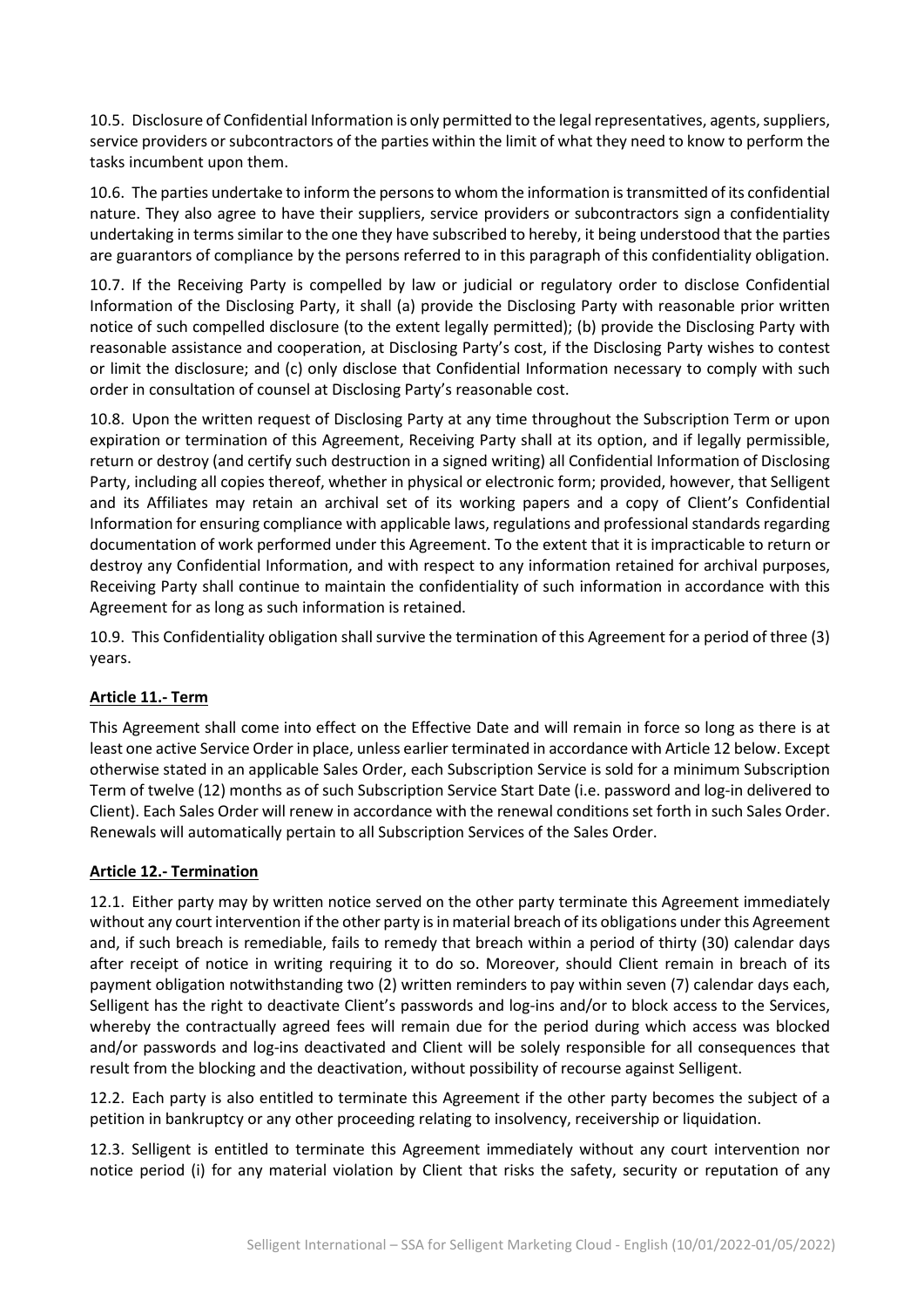network, person or entity, or for violation of Selligent applicable use of the Services as set forth in Article 8 or (ii) in the event Client becomes a competitor, directly or indirectly as a result of its direct or indirect shareholders.

12.4. In the event of the premature termination of the Agreement due to Selligent breaching its obligations, Selligent will reimburse Client the portion of any fees that have been paid in advance by Client and cover the period during which the Services have not been provided.

12.5. In the event of the premature termination of the Agreement due to Client breaching its obligations, Client must pay (i) all of the Subscription Services fees provided for in this Agreement and (ii) the Project Services and Support Services provided up to the termination date.

12.6. Notwithstanding any termination of this Agreement, the provisions of this Agreement that by their nature should survive the termination, shall survive the termination of this Agreement.

# **Article 13.- Fees & Payment**

**13.1. Fees**. Client shall pay all fees specified in all executed Services Order hereunder. All fees are quoted in EURO, excluding VAT or any other relevant taxes. Except as otherwise provided in this Agreement, fees are non-refundable.

**13.2. Invoicing & Payment**. Fees for the Services will be invoiced in accordance with the terms in the relevant Service Order. Invoices are payable within thirty (30) calendar days from the date of invoicing. In the event of late payment, the Belgian law of 2 August 2002 on late payments will apply. Client is aware that this means, amongst others, that under the current draft of the law once the (agreed) payment term has elapsed, Selligent will automatically (no notice of non-performance being required) be entitled to (i) an interest for late payment that is equal to the ECB base rate + 8%, rounded up to the next half percentage point and (ii) a fixed sum of minimum €100 as compensation for administrative and other expenses and that Selligent is also entitled to obtain reasonable compensation from Client for any recovery costs exceeding the fixed sum of €100 and incurred due to Client's late payment.

**13.3. Indexation.** All fees applicable pursuant to this Agreement are adjusted each year on the anniversary date of the Subscription Term Start Date, as defined in the relevant Sales Order, depending on the variations in the Belgian consumer price index (hereafter the "**Index**"), using the formula:

P1 = (P0 X S1)/S0 where:

- P1 = New Fee for the year N
- P0 = Current Fee
- S1 = Index from the month before the month of the anniversary date of the Subscription Term Start Date for the year N
- S0 = Index from the month before the month of the anniversary date of the Subscription Term Start Date for the year N-1

# Example:

Subscription Term Start Date: 15 March 2021– Monthly Subscription Fee of €5,000 The first indexation shall take place on 15 March 2022 as follows:  $PO = £5,000$ S1 = [102] (index of February 2022, published beginning of March 2022) S0 = [101] (index of February 2021, published beginning of March 2021)

 $P1 = (5,000*102)/101 = \text{\textsterling}5,049.50$ 

# **Article 14.- Commercial reference**

Client authorizes Selligent to use the following information as a commercial reference in publications, events and actions to promote Selligent's products and services: Client's name and information that is publicly known about Client (including Client's logo). Client can revoke this authorisation at any time in writing without any justification.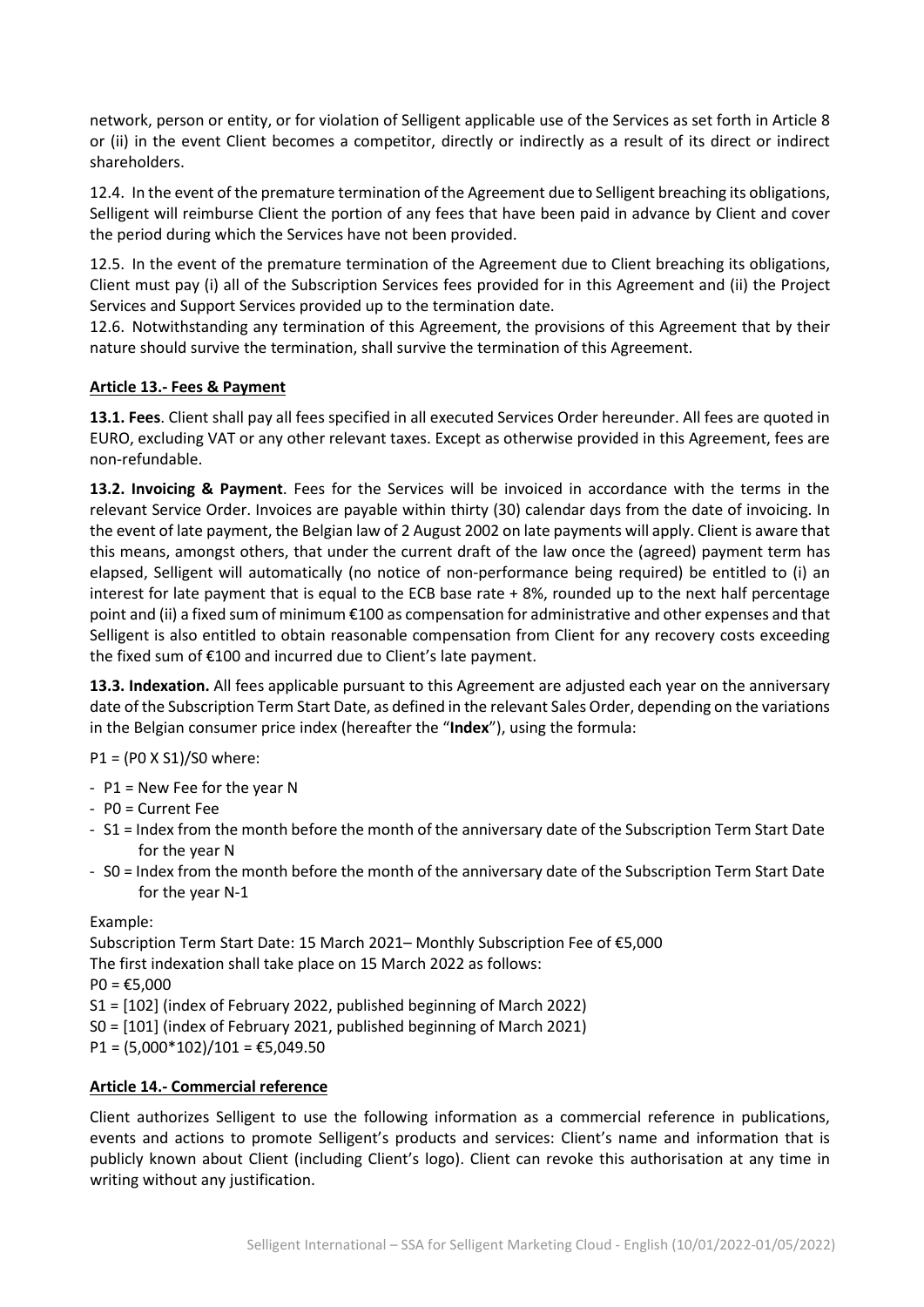#### **Article 15.- General Provisions**

**15.1**. **Entire Agreement – Severability -** The Agreement is the entire agreement between the parties relating to subject matter hereof, and supersedes all prior or simultaneous agreements, negotiations or statements.

Any commercial offer issued by Selligent under this Agreement shall be valid for a maximum period of three (3) months.

Parties acknowledge that the interconnected environment of cloud computing is subject to rapid and substantial change of operational, legal and data security requirements or parameters. This Agreement may need to be amended from time to time as a result of the enactment of new laws or regulations applicable to the Selligent Services, in particular as regards data security, or of substantial changes imposed by terms of use of public clouds' services. Such change, if any, will be notified to Client in writing and shall be applicable subject to a notice period of 30 days.

Subject to the above, this Agreement may not be released, discharged, amended or modified in any manner, except by an instrument in writing signed by a duly authorized officer or representative of each party.

In case any provision of this Agreement is held invalid or unenforceable for any reason, the remaining provisions shall continue in full force without being impaired. Client and Selligent shall act in good faith to replace any invalid provision with a valid one that most closely approximates the intent and economic effect of the invalid provision.

**15.2**. **Other Documents** - No terms, provisions or conditions of any purchase order, acknowledgment or other business form that Client may use in connection with the purchase of any Service will have any effect on the rights, duties or obligations of the parties under, or otherwise modify this Agreement, irrespective of any failure of Selligent to object to such terms, provisions or conditions. Service Orders are noncancelable and non-refundable except as expressly provided otherwise.

**15.3**. **Governing Law – Limitation** - This Agreement is governed by and construed under Belgian law, without reference to its conflicts of law principles (i.e. in the event of any conflicts, Belgian law, rules and regulations shall prevail and govern). Any dispute in connection to this Agreement shall be subject to the exclusive jurisdiction of the courts of Brussels. Any claim before a court in connection with this Agreement can only be initiated by the signing entity and is subject to a limitation period of one (1) year as of the date when the facts giving rise to such claim are known or should have been known by the claimant.

**15.4**. **Force Majeure -** Neither party shall incur any liability to the other for any failure to perform any of its obligations under this Agreement to the extent such failure is caused by events, occurrences or causes beyond its reasonable control and without any negligence on the part of the party seeking protection under this Article. Such events shall include, without limitation, acts of God, strikes, lockouts, riots, acts of war, terrorism, earthquake, fire or explosions. The inability to meet financial obligations is expressly excluded from this Article. Each party shall use best effort to minimise and reduce any period of delay caused by any event of force majeure. Should the force majeure event continue for a period longer than thirty (30) days, then either party shall be entitled to terminate this Agreement upon written notice and no further obligation shall be owed by such party to the other party in respect thereof.

**15.5**. **Assignment** - Except as provided for elsewhere in this Agreement, the parties shall not assign this Agreement (or any portion thereof) without the other party's written consent, which shall not be unreasonably withheld. Each party may assign this Agreement in connection with a merger, reorganization, or sale of all or substantially all of the assets of the assigning party or sale of sufficient stock to constitute a change of control. This Agreement shall be binding on the parties' respective successors and permitted assigns.

**15.6**. **Waiver** - Any waiver of a party's rights under this Agreement must be in writing to be effective and shall be construed in a limitative way, meaning that it shall not affect such right with respect to other breach or circumstances of similar nature. Failure, neglect or delay by a party to enforce the provisions of this